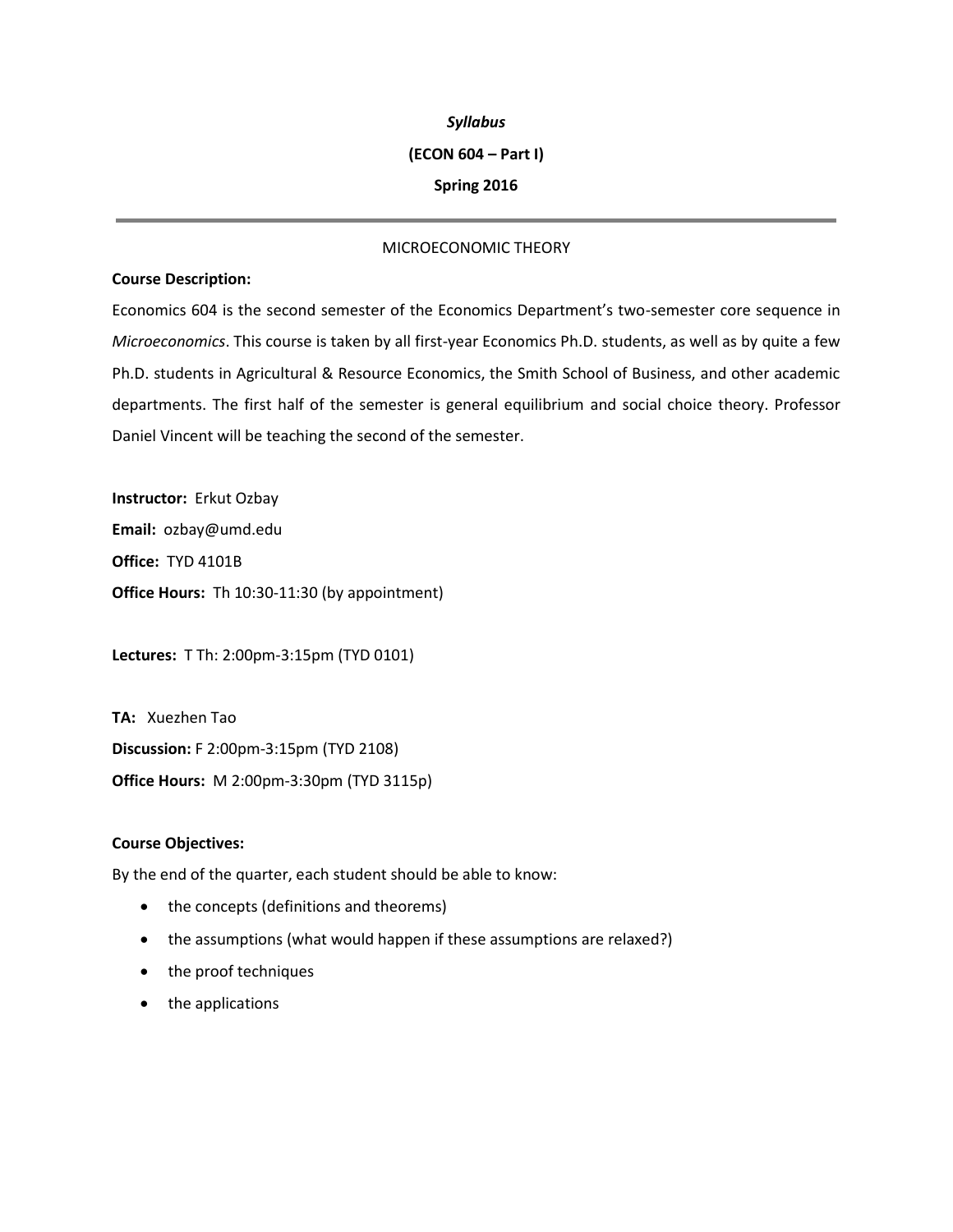### **Course Website:**

All official course announcements will be posted on the course website: [http://elms.umd.edu.](http://elms.umd.edu/) If you are registered for this course, you can use your directory ID and password to access the website.

#### **Suggested Textbook:**

(MWG) Mas-Colell, Whinston, and Green, *Microeconomic Theory*, Oxford University Press, 1995. (JR) Jehle and Reny, *Advanced Microeconomic Theory,* Addison Wesley, 2000.

## **Other useful Textbooks**:

Debreu, Gerard. *Theory of Value*, Yale, 1959. Varian, Hal R. *Microeconomic Analysis*, Norton, 1992. Starr, Ross. *General Equilibrium Theory: An Introduction*, Cambridge, 1997. Simon, Carl P. and Lawrence Blume, *Mathematics for Economists,* New York: W.W.Norton, 1994.

## **Problem Sets:**

Problem sets will be regularly posted in the course website. They are to be handed in at your discussion session on the date due. Problem sets will not be graded, but they will be a good measure for keeping track of your performance in the class.

### **Expectations of Students:**

You are expected to attend lecture and discussion section regularly, fully utilize the text book and other course materials, complete problem sets on time, and every week check the course website for updated information. You should ask questions, articulate your ideas and concerns out loud, and if you find that you can't follow the logic of lectures, please visit office hours. Not all material from the text will be covered on the exams; in contrast, all material covered in lectures and discussion sections should be considered "testable".

#### **Midterm:**

The midterm is scheduled for *Tuesday, March 29* in class. Review Session: **March 24, Thursday**